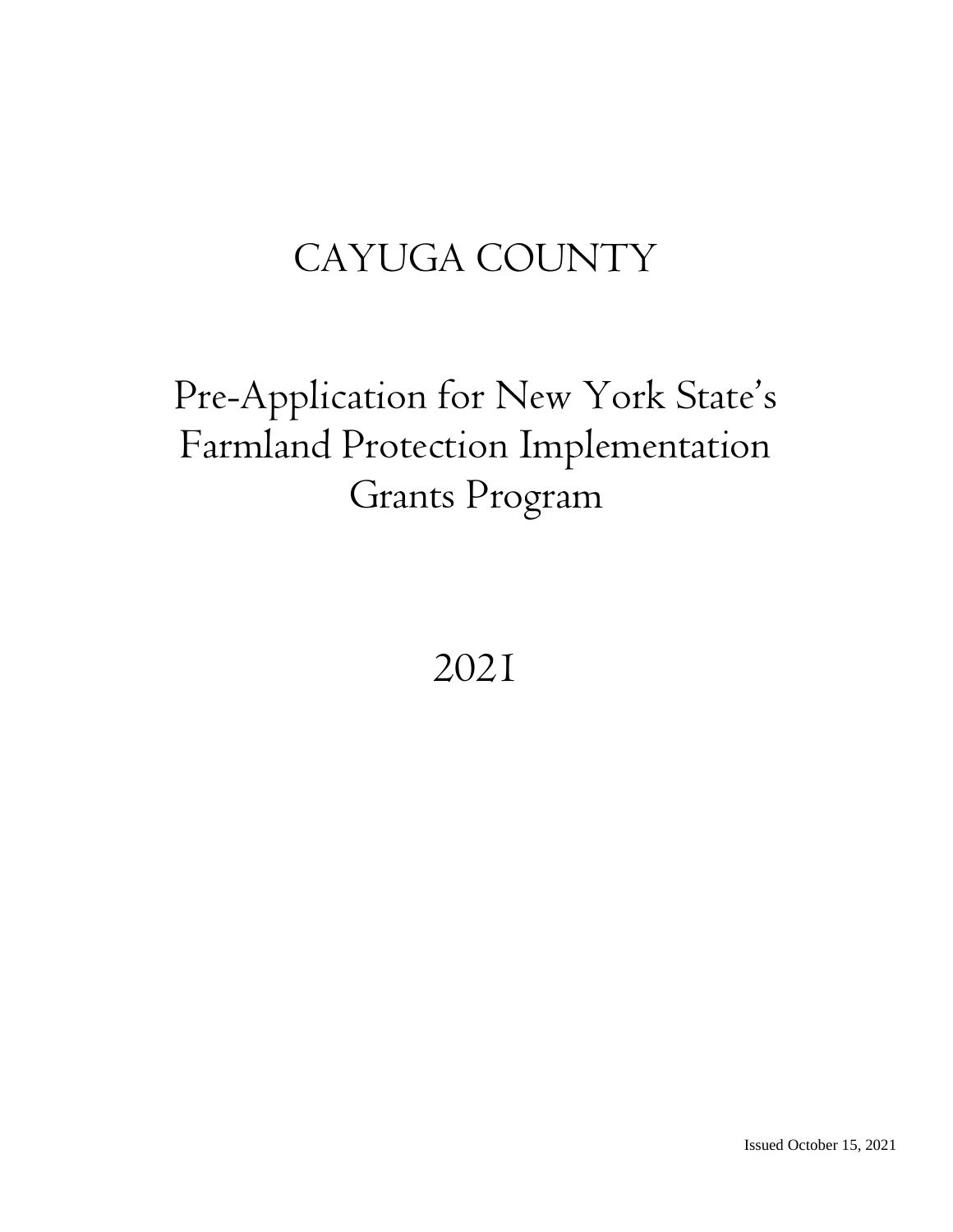### **PURPOSE:**

This pre-application has been prepared by the Cayuga County Agriculture & Farmland Protection Board (AFPB) in response to the interest from local farmers in the State's Farmland Protection Implementation Grants (FPIG) Program. This pre-application will be used as a tool to gauge the viability of projects and to select farmland protection projects for State level FPIG grant funds. The AFPB reserves the right to reject applications deemed incomplete.

### **PROCESS:**

Once pre-applications have been received, members of the Cayuga County AFPB will review and score each farm project using criteria developed by the Board that aligns with the State's scoring criteria. Applicants will be required to meet with County Planning staff briefly to identify both the Farmstead Area (agricultural buildings and area for future expansion) and any areas for Exclusion on a map in order to move on to the AFPB review.

The AFPB will utilize the scoring process and other relevant information to select one or more farm projects to receive the Board's endorsement for the FPIG program and to move on to the next stage of application.

Land trusts in CNY like the New York Agricultural Land Trust (NYALT) and the Finger Lakes Land Trust (FLLT) will review copies of AFPB supported pre-applications and determine which farms they would like to work with. The land trust will then contact property owners directly to prepare the final application to the State. Cayuga County will maintain a "pool" of supported farm pre-applications for the land trusts to choose from as funding from NYS becomes available.

Farms will not need to submit a pre-application to the county each year. Only those farms who have not yet applied may submit a pre-application during the annual window. Farms that previously applied will be able to submit updated information though (e.g. parcels purchased or sold, change in farm type/operation, etc.).

## **PRE-APPLICATION SUBMISSION DEADLINE:**

# RETURN COMPLETED PRE-APPLICATIONS BY **DECEMBER 1, 2021** TO:

## **Kari Terwilliger, Senior Planner Cayuga County Department of Planning & Economic Development 160 Genesee Street; 5th Floor Auburn, New York 13021**

In order to meet the submission deadline, fully completed pre-applications must be received:

- Via mail, must be postmarked by Monday November  $29<sup>th</sup>$ , 2021
- Via hand-delivery, by 4:00pm on Wednesday December 1<sup>st</sup>, 2021 to Kari Terwilliger at the address above
- Via email, by 4:00pm on Wednesday December  $1<sup>st</sup>$ , 2021 to kterwilliger@cayugacounty.us *(Kari will email you to confirm we have received your emailed pre-application. If you do not receive a receipt email, please contact her.)*

Questions about the pre-application? Contact Kari Terwilliger at (315) 253-1485 or kterwilliger@cayugacounty.us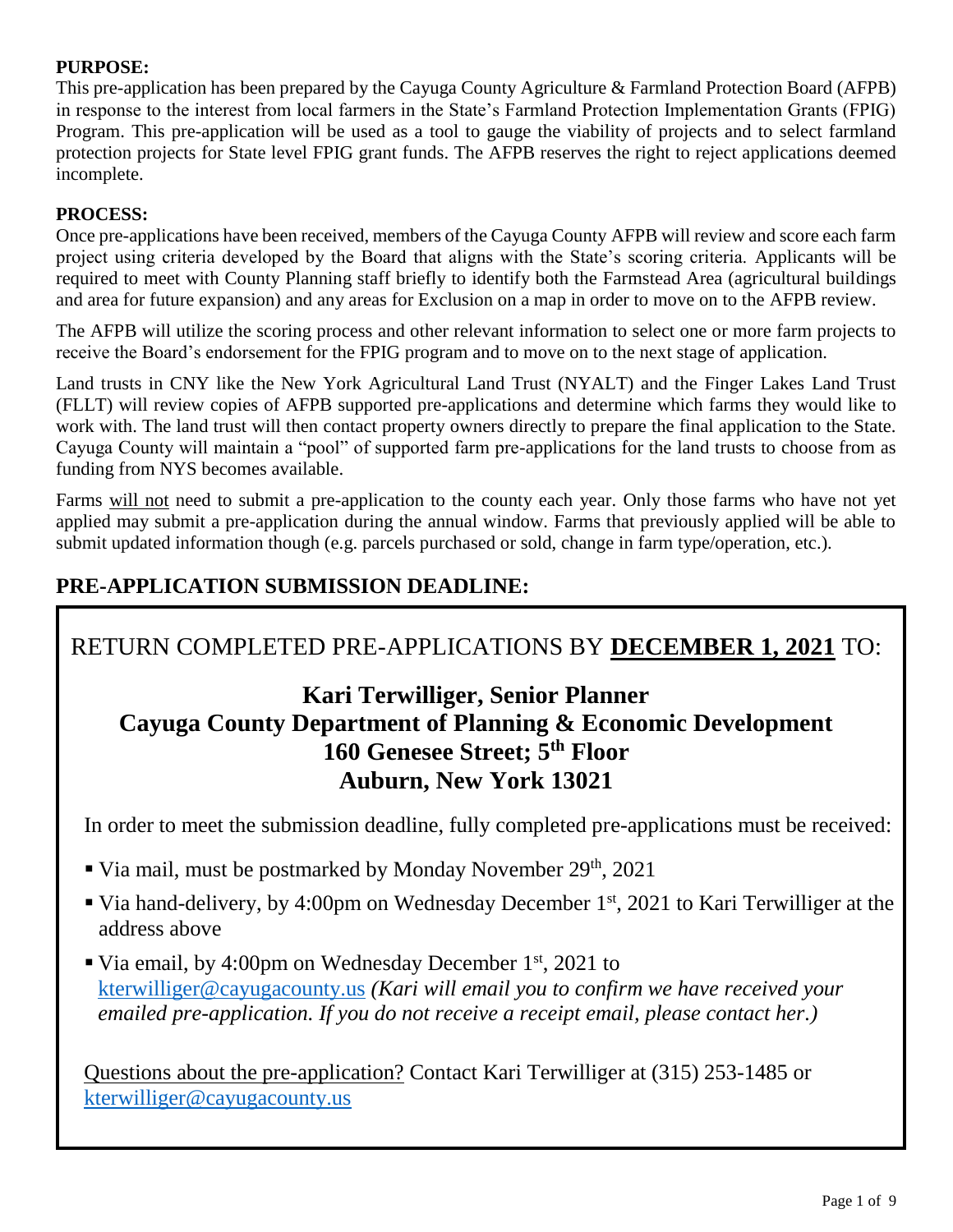#### **NOTES:**

Applicants to the State's FPIG program, such as land trusts, are limited in the total number of farm applications they can submit per round of funding. The AFPB cannot guarantee the number of projects located in Cayuga County that will be selected by a land trust to be submitted to the State, or when those selections may occur.

Some questions inquire as to the status of plans or other documents pertaining to the farm operation, but are not required to be attached to this pre-application.

In addition to the pre-application to be submitted by the applicant, the Board shall ask the Cayuga County Department of Planning & Economic Development (CCPED) to provide parcel data and mapping information as part of the review process, to include: aerial photographs, tax maps, soil classification data, agricultural district enrollment, natural resources/protected lands data, and housing and infrastructure data from various cited sources. CCPED will assemble this information after pre-applications are submitted and incorporate it prior to initial review by the AFPB. Information in the pre-application will be used by land trusts to prepare the final State application. Pre-applications found to be incomplete will not be reviewed or scored by the AFPB.

### **ELIGIBILITY:**

Beginning in 2008, the AFPB began requiring that all landowners applying for State funding for farmland protection MUST have completed a Tier 1 and Tier 2 worksheet in the State's Agricultural Environmental Management (AEM) Program in order to be eligible. The AFPB stands behind this decision today and maintains this eligibility requirement for landowners. The Cayuga County Soil and Water Conservation District provides Tier 1 and Tier 2 AEM services at no cost to the landowner. Please contact the District at (315) 252-4171 to go through this process prior to submission of the pre-application. CCPED staff will verify with CCSWCD staff that all applicants have completed both a Tier 1 and a Tier 2 worksheet.

The AFPB also requires that all applicable property taxes (county, town, school, etc.) are current (paid in full or in good standing in a payment plan with the county) on all parcels listed in this pre-application in order for the applicant to be eligible for funding. CCPED staff will verify this information with the County Treasurer's Office.

Additionally, landowners may only request funding for agricultural parcels that they own in their pre-application and subsequently in their application to the State if they are chosen. While this application does ask about land that is rented by a farmer in addition to what they may own, in order for the AFPB to understand the true size of their farm operation and impact on the agricultural economy in Cayuga County, the State will only award protection funds for parcels that are legally owned, not additional lands that are rented. If you have questions about your eligibility for this pre-application process please contact Kari Terwilliger in the Planning Department (contact information on previous page).

#### **FREQUENTLY ASKED QUESTIONS (FAQ):**

To view a list of frequently asked questions, with answers, please visit the Cayuga County Planning Department's website http://www.cayugacounty.us/693/Purchase-of-Development-Rights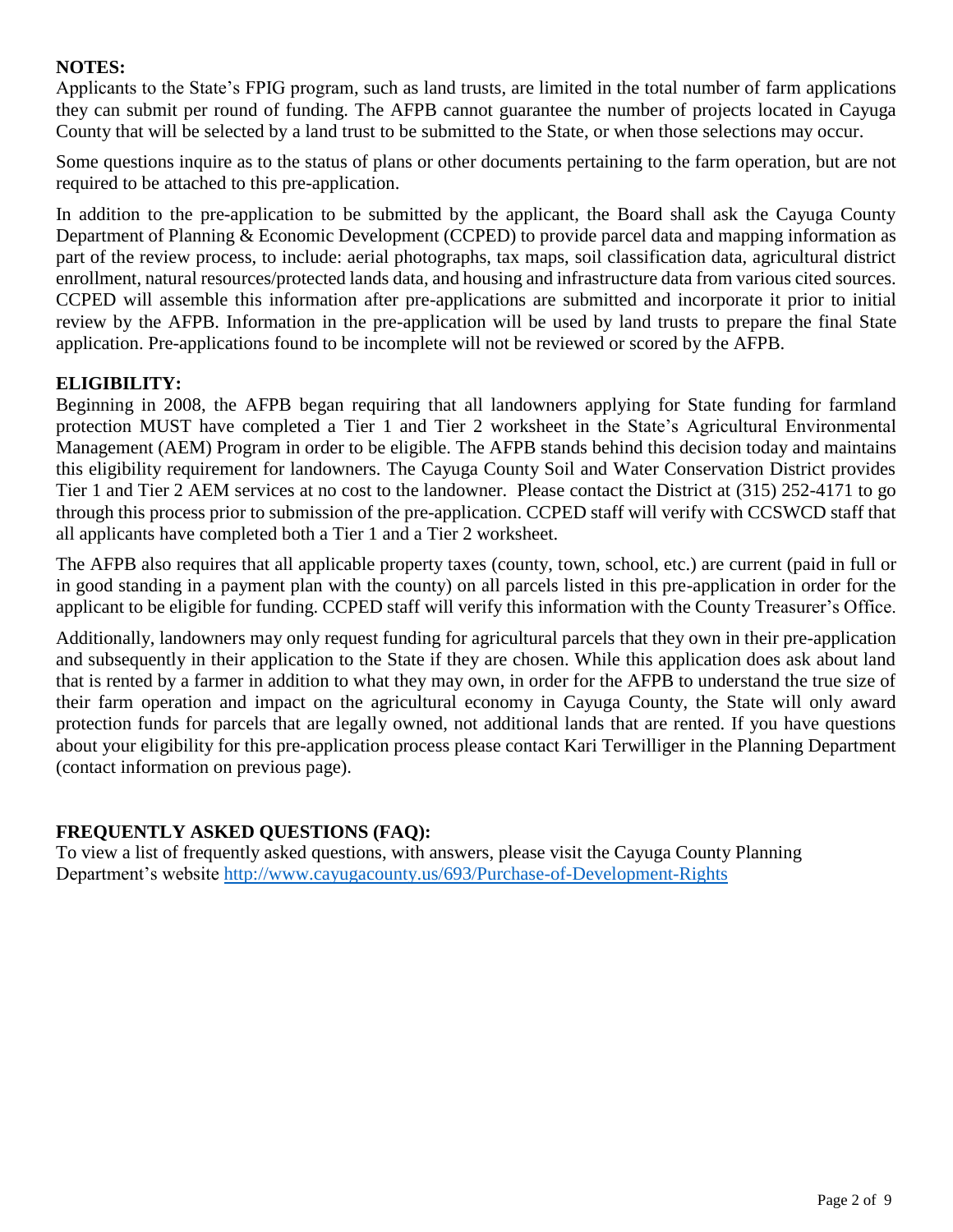## **CAYUGA COUNTY PRE-APPLICATION NYS FARMLAND PROTECTION GRANTS (PDR) 2021**

|                      | PHONE: |  |
|----------------------|--------|--|
|                      |        |  |
| <b>CONTACT INFO:</b> |        |  |
|                      |        |  |
|                      |        |  |
|                      |        |  |

I (we) certify that all information presented in the pre-application is, to the best of my (our) knowledge accurate and true. (Signatures should include person completing application and owners of the property. Use additional sheets if necessary)

| a. Signature |  |
|--------------|--|
|              |  |
|              |  |
|              |  |
|              |  |
|              |  |
|              |  |
|              |  |
|              |  |

Attach additional sheets if necessary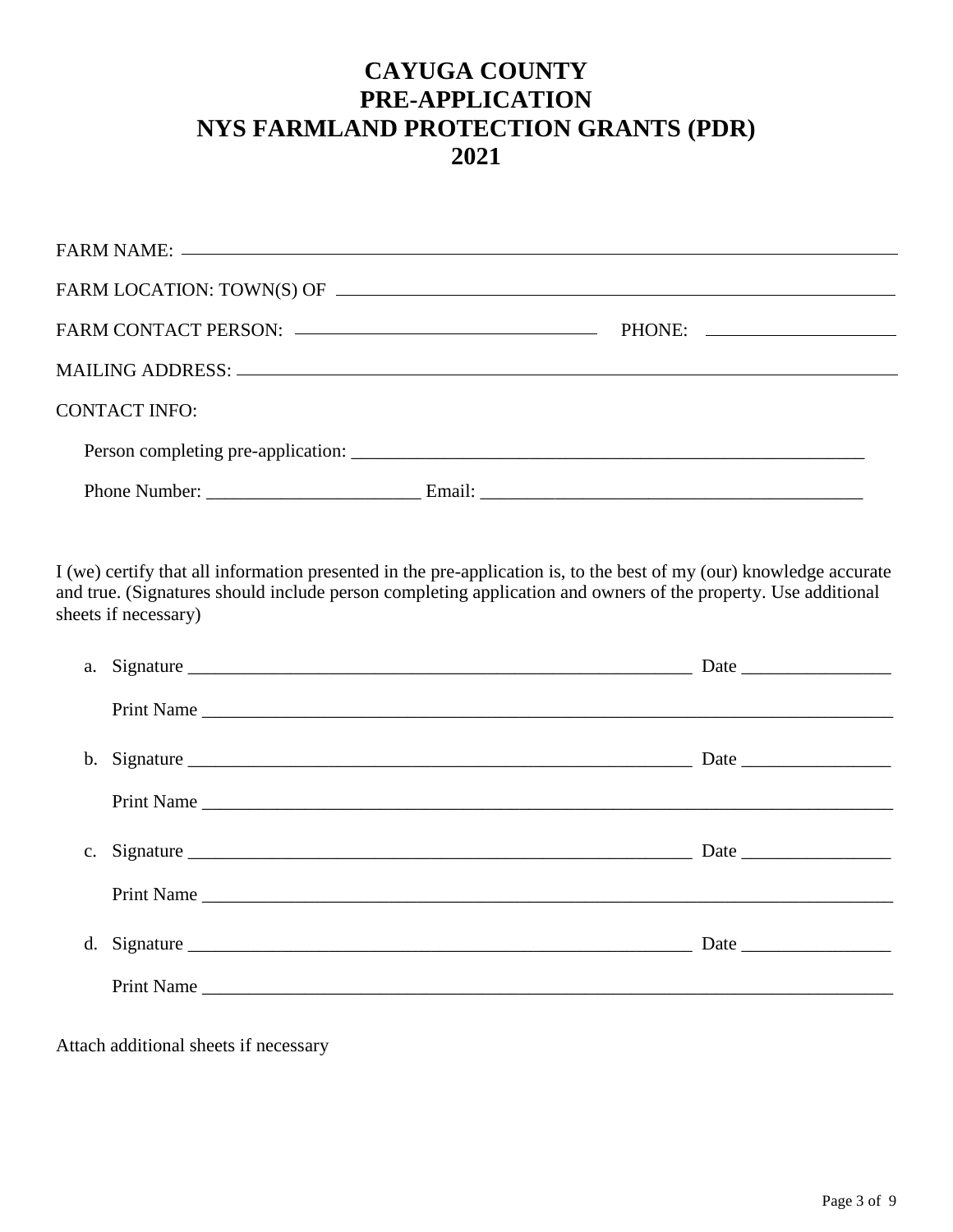**1. Have you recently, in the past 5 years, gone through the Agricultural Environmental Management (AEM) planning process?** *(This information will be verified with the County Soil & Water Conservation*

 $District$   $\square$  Yes  $\square$  No

Which level? Check below  $\Box$  Tier 1

□ Tier 2

 $\Box$  Tier 3

#### **2. Have any of the following plans been implemented on your farm?** (Check all that apply)

- □ Tier 3 AEM
- □ Prescribed Grazing Plan
- □ Orchard or Vineyard Plan
- ☐ Whole Farm Plan
- ☐ Concentrated Nutrient Management Plan (CNMP)

Comments:

#### **3. How many total acres are included in your farm business?**

Total Acres I (we) own \_\_\_\_\_\_\_\_\_\_\_\_\_\_\_\_\_\_\_\_\_\_\_\_\_\_\_\_\_\_.

Total Acres I (we) rent or lease from others \_\_\_\_\_\_\_\_\_\_\_\_\_\_\_\_\_\_\_\_\_\_\_\_\_\_\_\_.

**4. How many productive acres (tillable, orchard, crop and improved pasture) do you own? \_\_\_\_\_\_\_\_\_\_\_**

#### **5. How is your farm business organized? Check organization type that applies and fill in the blanks.**

- ☐ Sole Proprietorship
- $\Box$  Partnership
- $\Box$  Limited Liability Partnership
- □ Corporation
- $\Box$  Limited Liability Corporation
- $\Box$  Other  $\Box$

#### Name of sole proprietor:

Names of partners or names of corporate officers and their titles: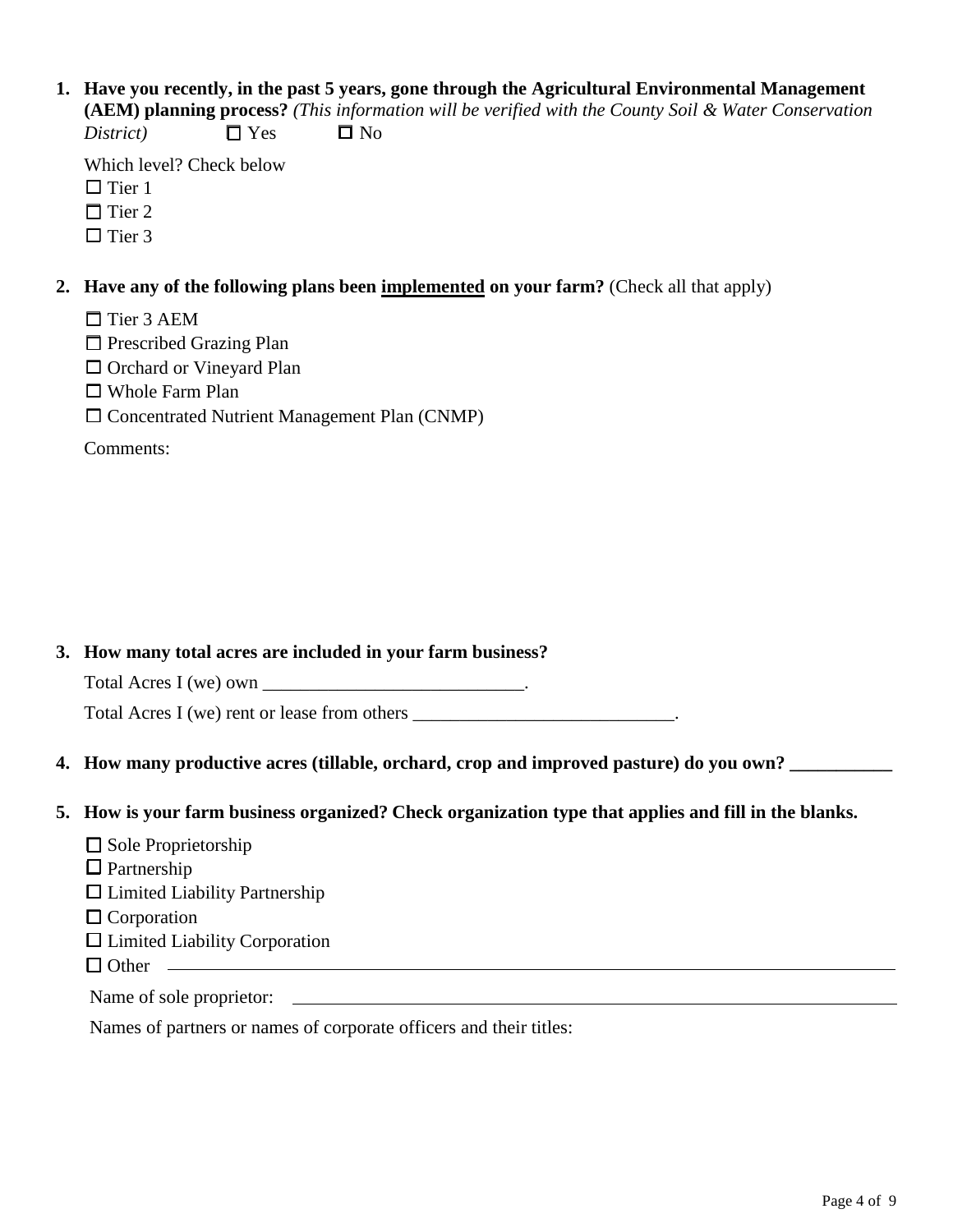**6. Please complete the following for each parcel included in this project (attach additional sheets if necessary):**

| <b>OWNER NAME</b> | <b>TOWN</b> | TAX ID NUMBER<br>$(i.e. 001.00-1-01.1)$ | <b>TOTAL</b><br>PARCEL<br><b>ACRES</b> | <b>ACRES TO BE</b><br><b>INCLUDED IN</b><br>EASEMENT* | PRIMARY USE(S)<br>(i.e. crops, barn,<br>house, woods, etc.) |
|-------------------|-------------|-----------------------------------------|----------------------------------------|-------------------------------------------------------|-------------------------------------------------------------|
|                   |             |                                         |                                        |                                                       |                                                             |
|                   |             |                                         |                                        |                                                       |                                                             |
|                   |             |                                         |                                        |                                                       |                                                             |
|                   |             |                                         |                                        |                                                       |                                                             |
|                   |             |                                         |                                        |                                                       |                                                             |
|                   |             |                                         |                                        |                                                       |                                                             |
|                   |             |                                         |                                        |                                                       |                                                             |
|                   |             |                                         |                                        |                                                       |                                                             |
|                   |             |                                         |                                        |                                                       |                                                             |
|                   |             |                                         |                                        |                                                       |                                                             |
|                   |             |                                         |                                        |                                                       |                                                             |
|                   |             |                                         |                                        |                                                       |                                                             |
|                   |             |                                         |                                        |                                                       |                                                             |
|                   |             |                                         |                                        |                                                       |                                                             |
|                   |             |                                         |                                        |                                                       |                                                             |
|                   |             |                                         |                                        |                                                       |                                                             |
|                   |             |                                         |                                        |                                                       |                                                             |
|                   |             |                                         |                                        |                                                       |                                                             |
|                   |             | <b>TOTAL</b>                            |                                        |                                                       |                                                             |

\* Note: buildings, support lands, etc. that contributes to the farm enterprise are generally eligible/encouraged for inclusion.

**7. Do you plan to EXCLUDE any parcels (or acreage from parcels listed above) from this project proposal? If yes, please list the Tax ID number, acres to be excluded and reason why for each parcel.** Parcels to be excluded would also include any privately owned parcels/ house lots by any person(s) associated with the farm ownership.  $\Box$  Yes  $\Box$  No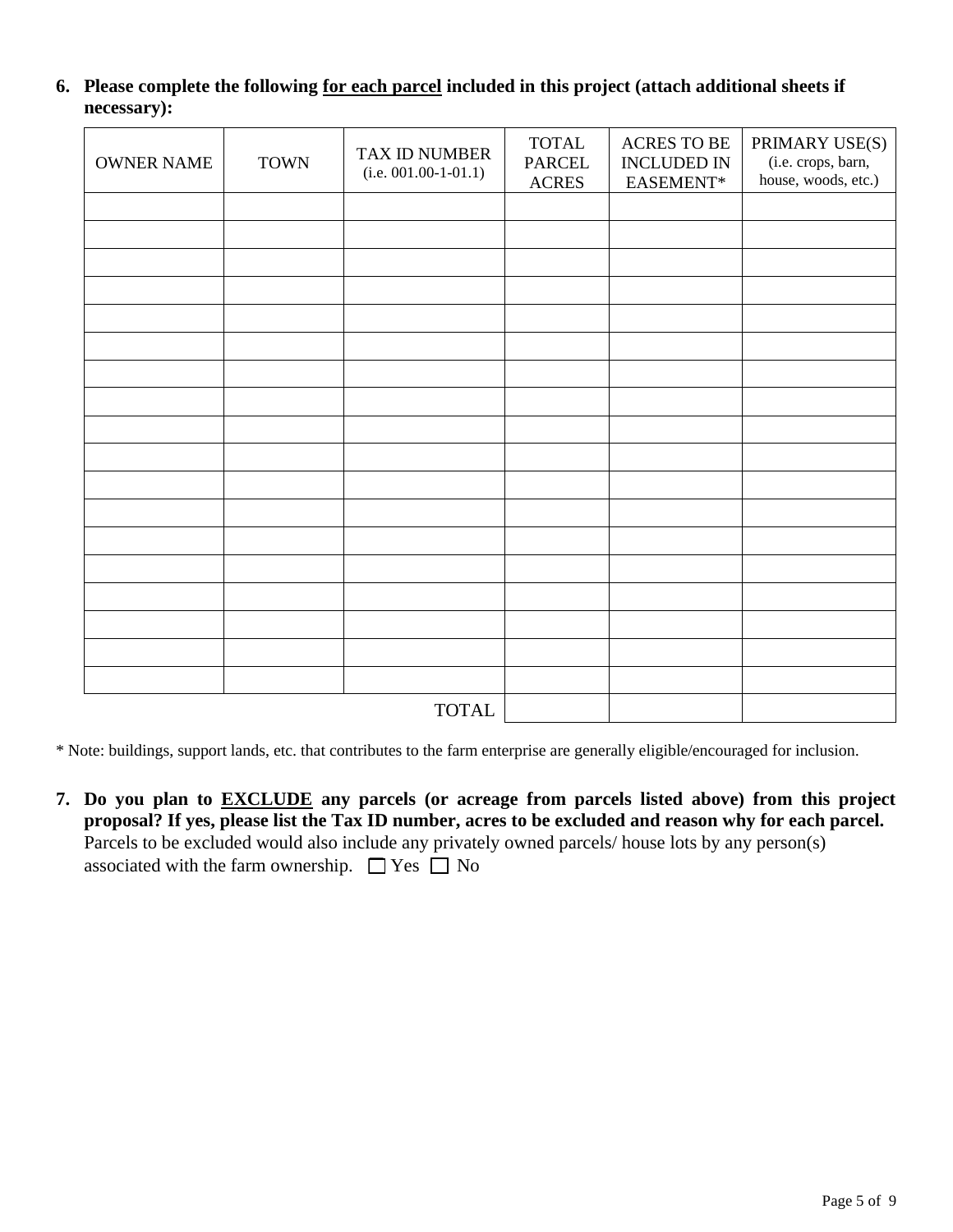**8. Do you lease any of the project parcels to other farmers? If yes, please identify the affected parcels, the acreage leased, name of the lessee(s), and the purpose/use and length of lease.**

 $\Box$  Yes  $\Box$  No

**9. Please briefly describe the history of the farm business. Focus on the most recent 50 years of farming operations conducted on the project property.**

**10. Please briefly describe the current and future planned farm uses of the property** (if different from what you are doing now i.e. adding a value-added processing facility, changing from a dairy operation to raising livestock for meat production, etc.). Discuss the type and size of the operation; recent production history including crops grown, livestock raised, on farm sales (u-pick, CSA, farm stand, etc.); on-farm value added production; and markets for farm products grown.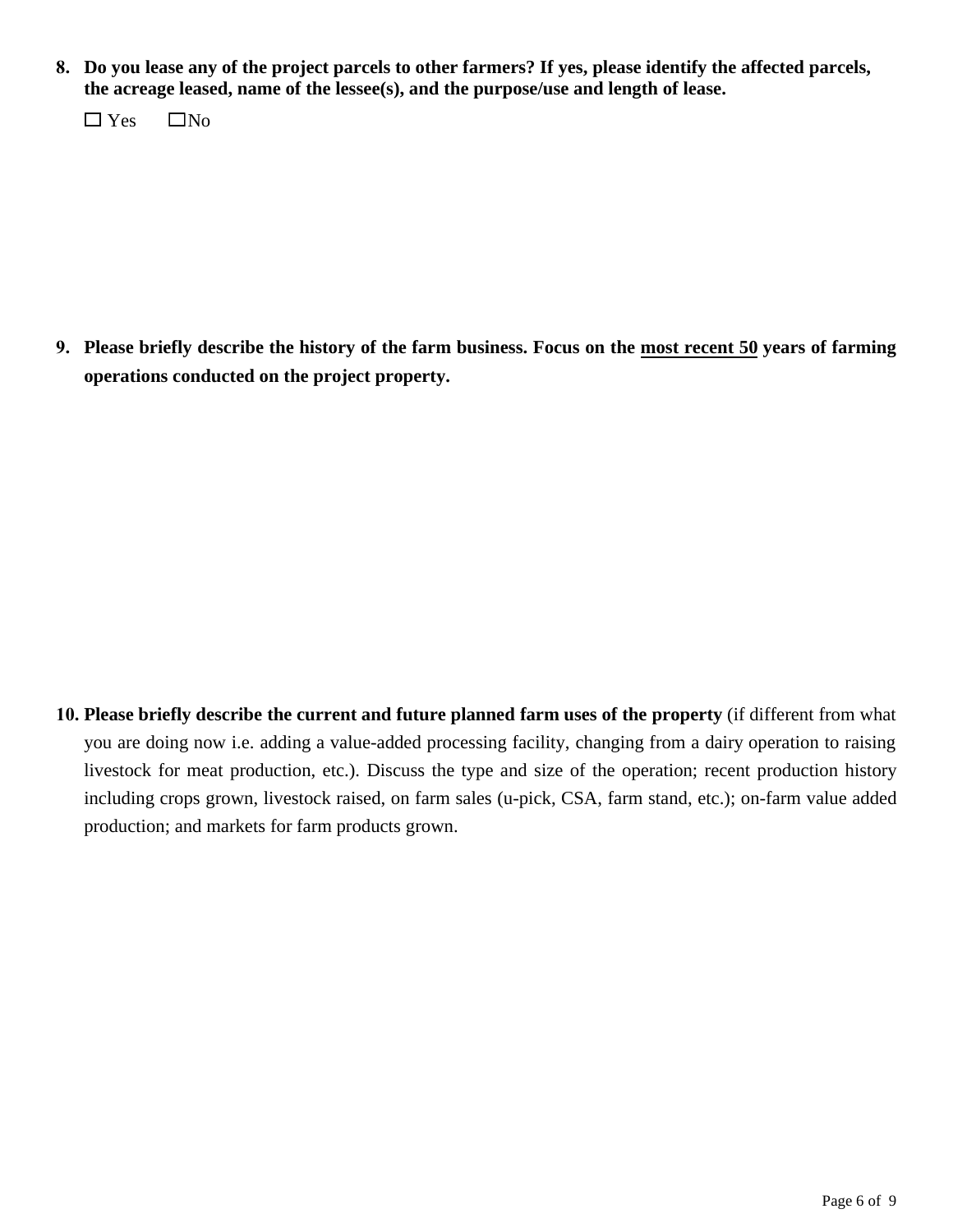| 11. Are all real property taxes (school, town and county) currently paid?<br>(This information will be verified with the County Treasurer's Office) | $\Box$ Yes | $\Box$ No |
|-----------------------------------------------------------------------------------------------------------------------------------------------------|------------|-----------|
| 12. Has the farm business incurred bankruptcy proceedings in the past 7 years?<br>If yes, please explain current status of bankruptcy proceedings.  | $\Box$ Yes | $\Box$ No |

**13. Have you subdivided any parcel in the past five (5) years** □ Yes □ No **If yes, what were the circumstances of subdividing the property and date subdivision was recorded?**

**14. Please list MAJOR real estate improvements and innovations for the farm operation that have been made on your farmland in the past 10 years that improved farm business viability.** Examples of major improvements include but are not limited to: purchased land; installed irrigation or drainage systems; establishment of fruit trees or vineyards; herd expansion; construction of barns, silos, storage or packing sheds; establishing an on farm market, etc.

| <b>IMPROVEMENT</b> | YEAR PURCHASED<br>OR INSTALLED |
|--------------------|--------------------------------|
|                    |                                |
|                    |                                |
|                    |                                |
|                    |                                |
|                    |                                |
|                    |                                |
|                    |                                |
|                    |                                |
|                    |                                |
|                    |                                |
|                    |                                |
|                    |                                |
|                    |                                |
|                    |                                |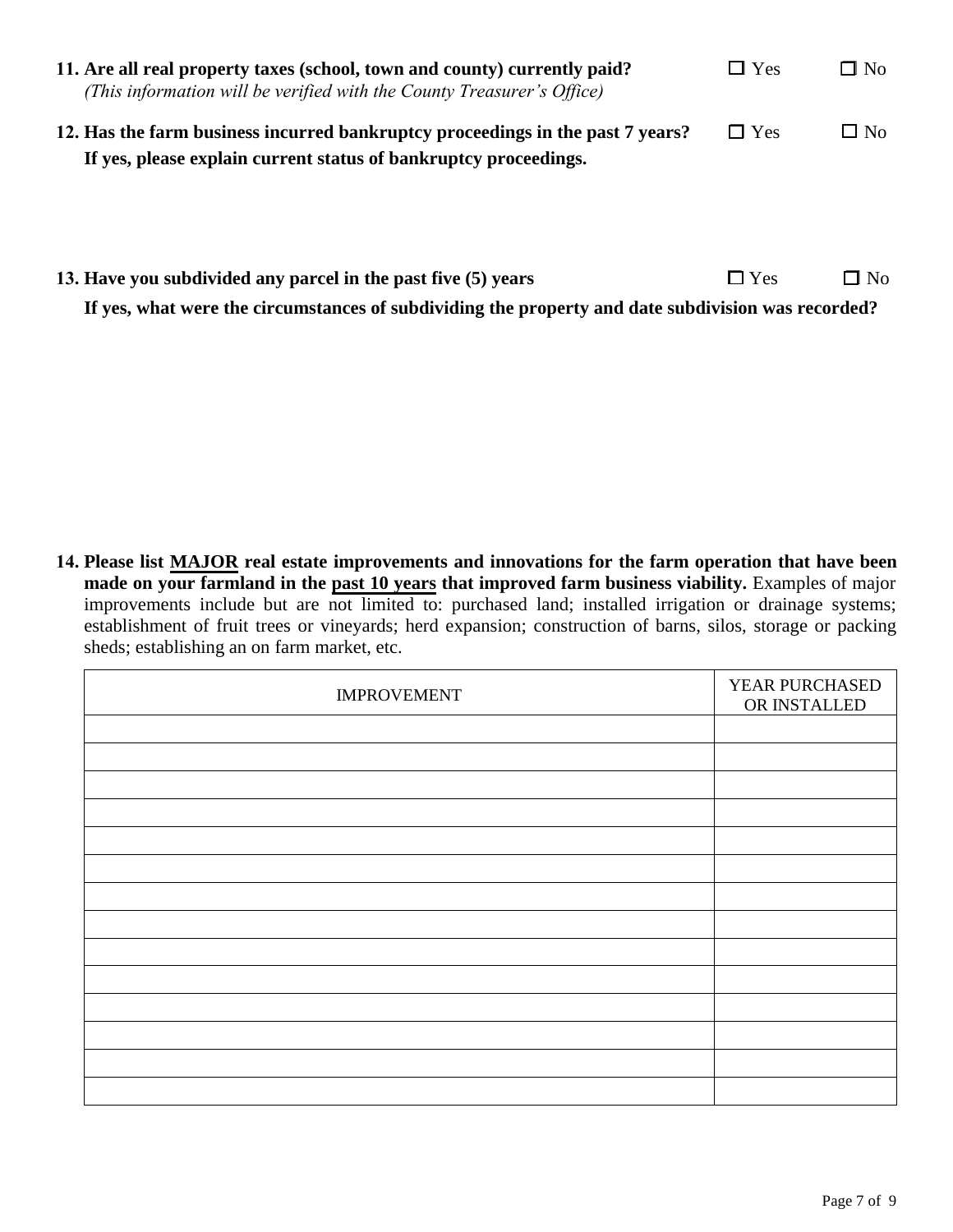**15. Where do you sell your farm products (local markets, wholesale distributors/processors, international markets, etc.)?** Please be as specific as possible (e.g. Syracuse Regional Market, Genoa Grain, specific supermarkets, etc.).

## **16. What stage of succession planning are you in for the future transition of the farm?**

 $\Box$  Haven't started planning yet / No future ownership plan

 $\Box$  Succession plan is in place.

Comments:

**17. Do you have any current or planned leases on any of your farm parcels for any of the following? Please provide specific information on the parcels affected and terms of the lease(s) below.**

□ Cell Phone / Communications Tower

☐ Natural Gas Well

 $\Box$  Solar Energy Facility

☐ Wind Energy Facility

□ Billboard

□ Other

Comments: